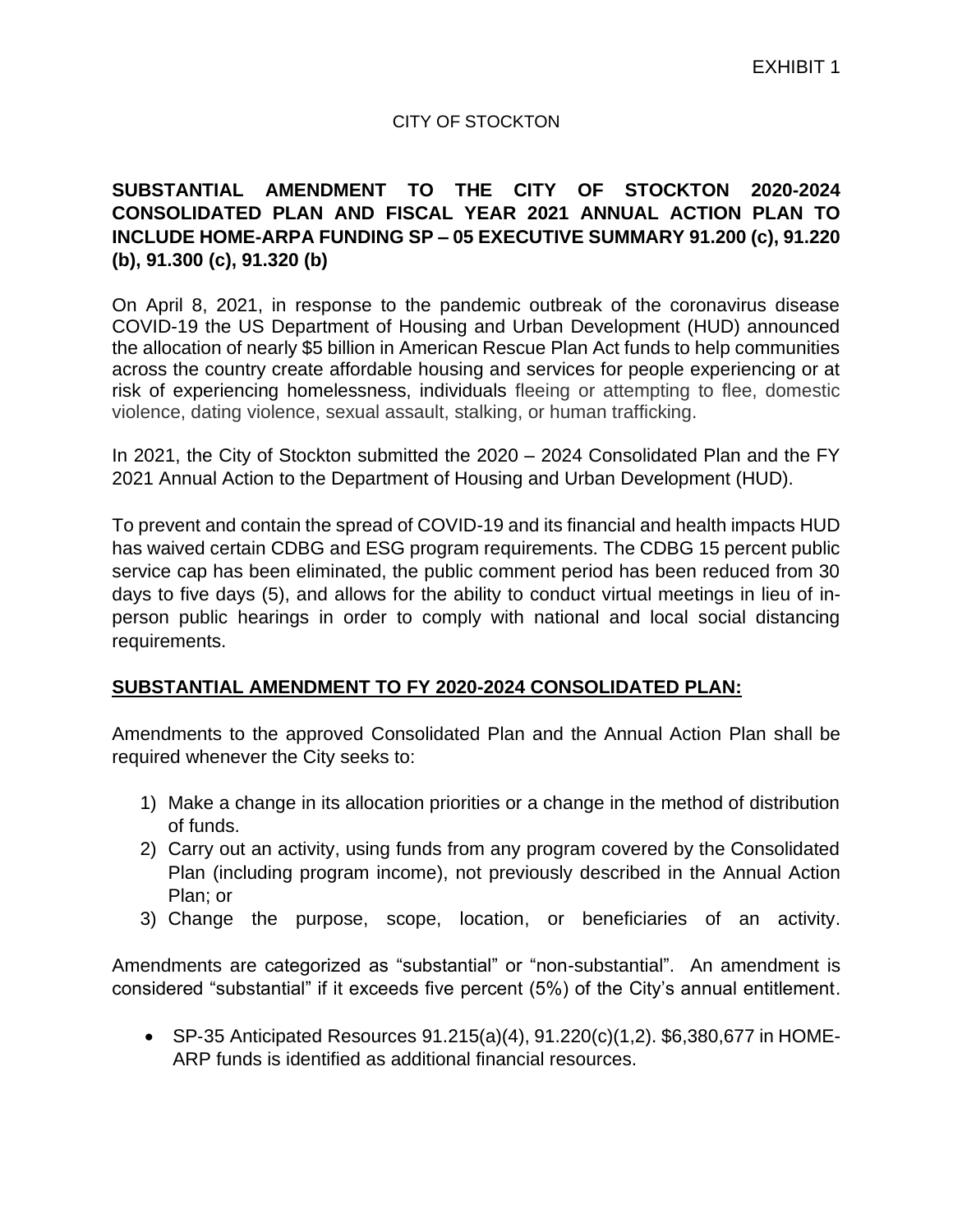# **CITIZEN PARTICIPATION PLAN PROCESS:**

HOME -ARPA guidelines require a 15-day public notice period to ensure that reasonable notice and the opportunity for community comment are provided. HUD also allows for the ability to conduct virtual meetings in lieu of in-person public hearings to comply with national and local social distancing requirements. The 15-day public comment period began on May 31, 2022, with the posting of the public notice in the Record, on the City of Stockton website, and through email, distribution to the program distribution list inviting comments through June 14, 2022.

# **CITY OF STOCKTON SUBSTANTIAL AMENDMENT TO FY 2021-2022 ACTION PLAN**

AP 15 Expected Resources:

Annual Action Plan is substantially amended to allocate HOME-ARPA funds to the following eligible activities to prevent and respond to the spread of COVID‐ 19.

| Program                                  | <b>Proposed Activity</b>                                     | <b>Ending Date</b> | <b>Existing Budget</b> | <b>New</b><br><b>Budget</b> |
|------------------------------------------|--------------------------------------------------------------|--------------------|------------------------|-----------------------------|
| <b>HOME-ARPA</b>                         | <b>Homeless Services</b><br>and Housing<br><b>Activities</b> | 9/30/2030          | One-time award         | \$5,742,610                 |
| <b>HOME-ARPA</b>                         | Program<br>Administrative                                    | 9/30/2030          | One-time Award         | \$638,067                   |
| <b>Total HOME-ARPA</b><br><b>Funding</b> |                                                              |                    |                        | \$6,380,677                 |

# **FY 2021**‐**2022 Annual Action Plan**

AP‐35 Projects expected resources \$6,380,677 HOME-ARPA Funding.

- o Funding will be focused on homeless housing activities, not limited to acquisition, rehabilitation, new construction, and rental assistance.
- o Eligible local nonprofits are eligible to apply for HOME-ARPA funds.
- $\circ$  Funded activities are supported by the Homeless Needs Assessment as outlined in the 2020-20224 Consolidated Plan and attached as part of this exhibit.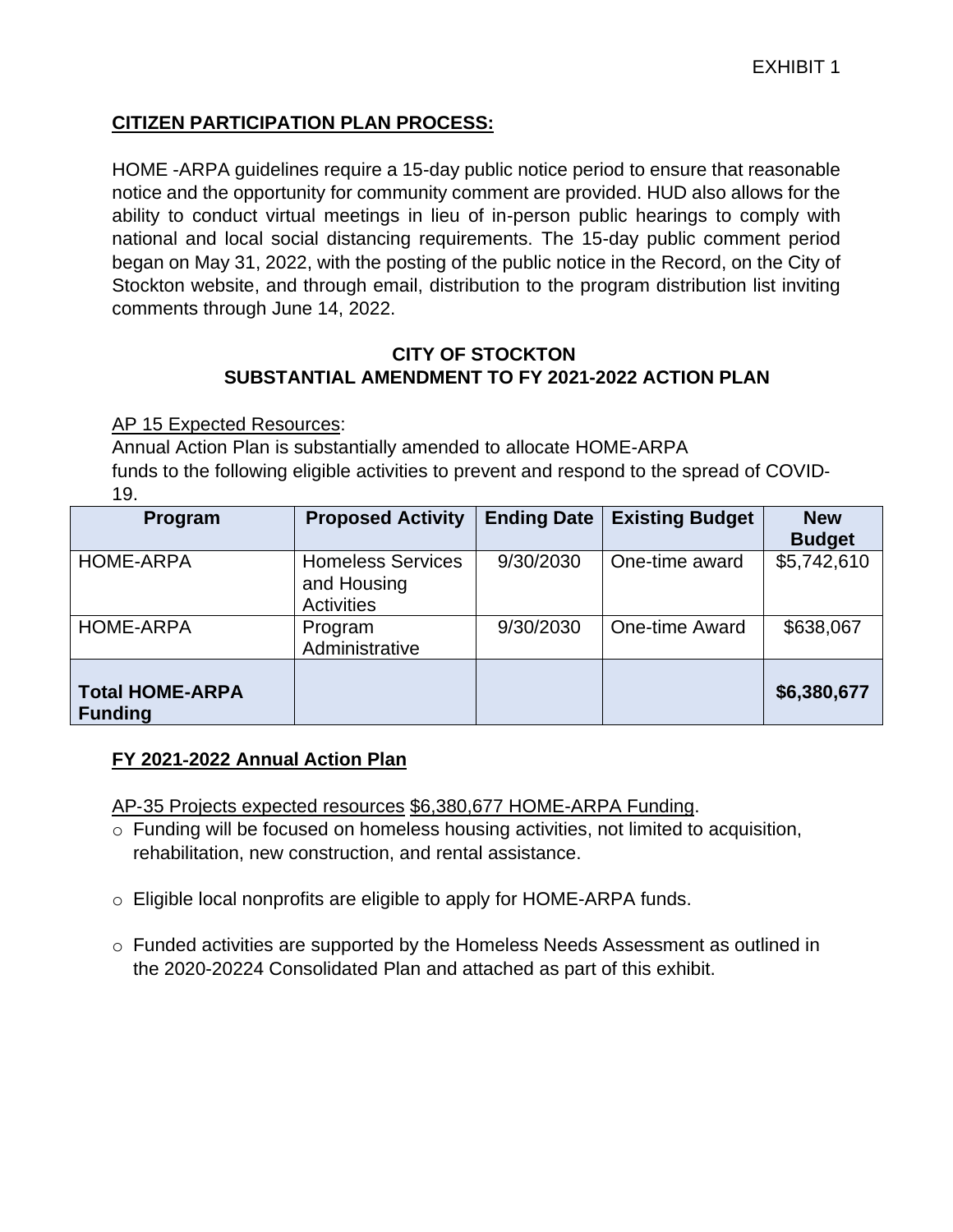

# 2020-2024

# **HOMELESS NEEDS ASSESSMENT**

#### **Economic Development Department Housing Division** 400 East Main Street, 4th Fl. Stockton, CA 95202  $(209)$  937-8539 www.stocktonca.gov/housing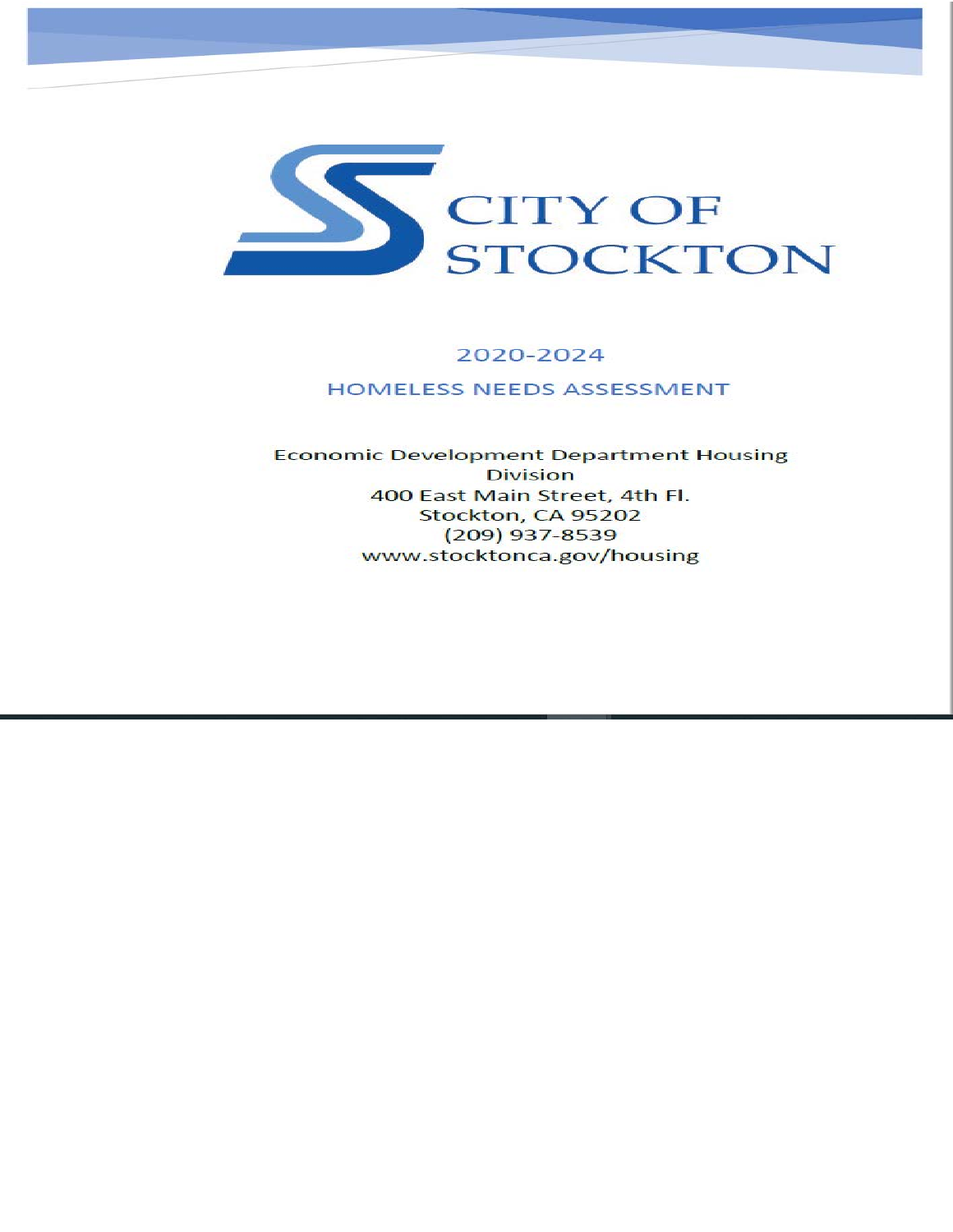# **NA-40 Homeless Needs Assessment – 91.205(c)**

#### **Introduction:**

The following section describes the nature and extent of unsheltered and sheltered homelessness in the City of Stockton. The data presented in this section were collected from the Central Valley Low Income Housing Corporation (CLIHC), which acts as the Homeless Information Management System (HMIS) manager for the San Joaquin County/Stockton Continuum of Care (CoC). The San Joaquin CoC represents a network of local government agencies, as well as non-profit and private organizations, that provide services and assistance to homeless individuals and families. The goal of the CoC is to coordinate local efforts to identify and address the needs of the homeless population, provide coordinated outreach services, and to identify gaps and shortfalls where additional resources and coordination may be necessary. Though the CoC effort is led by the San Joaquin County Community Development Department, it incorporates the resources and efforts of a wide variety of jurisdictions, organizations and agencies. These include CVLIHC, the Housing Authority of San Joaquin County (HACSJ), Gospel Center Rescue Mission, Ready to Work, Community Medical Centers, Health Plan of San Joaquin, and representative from other cities throughout the county including the City of Stockton among other important organizations and agencies.

The tables provided below identify the estimated number of unsheltered and sheltered homeless individuals and families in the City of Stockton. The tables present data collected through the 2019 PITC and 2018 annual shelter count. It should be noted that preliminary results indicate an increase in the total number of unsheltered homeless included in the 2019 PITC, compared to the 2017 count. The increase may be attributed to improvements in the survey method and increased outreach, though actual increases in the size of the unsheltered homeless population are also likely. The data on the number of sheltered homeless residing in emergency and transitional housing facilities are those reported in the HMIS system for facilities located within the City of Stockton.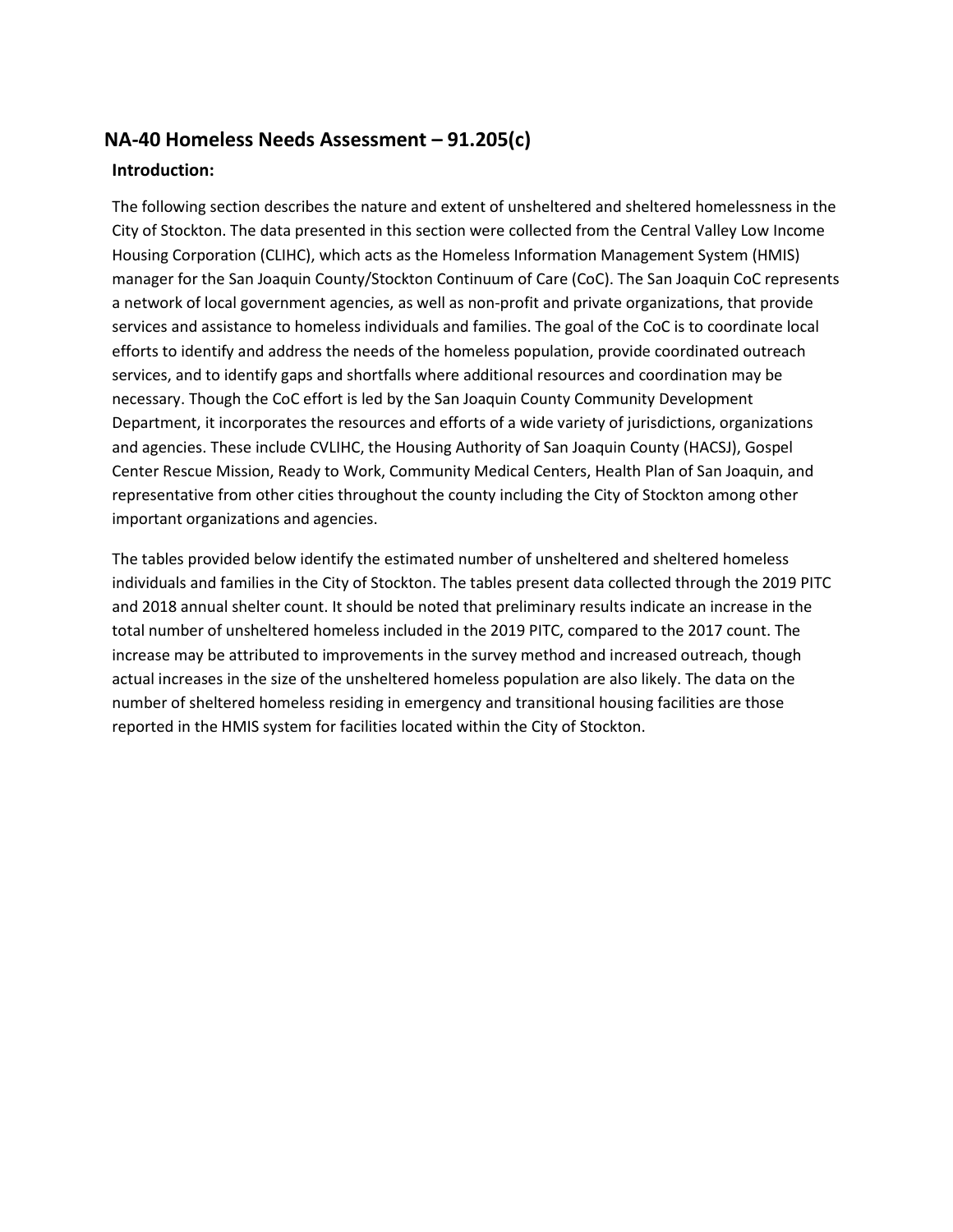# **Homeless Needs Assessment**

| Population                              | <b>Estimate the # of persons</b><br>experiencing homelessness<br>on a given night |                    | <b>Estimate the #</b><br>experiencing<br>homelessness<br>each year | <b>Estimate the</b><br># becoming<br>homeless<br>each year | <b>Estimate the #</b><br>exiting<br>homelessness<br>each year | <b>Estimate the #</b><br>of days persons<br>experience<br>homelessness |
|-----------------------------------------|-----------------------------------------------------------------------------------|--------------------|--------------------------------------------------------------------|------------------------------------------------------------|---------------------------------------------------------------|------------------------------------------------------------------------|
|                                         | <b>Sheltered</b>                                                                  | <b>Unsheltered</b> |                                                                    |                                                            |                                                               |                                                                        |
| Persons in Households with Adult(s)     |                                                                                   |                    |                                                                    |                                                            |                                                               |                                                                        |
| and Child(ren)                          | 398                                                                               | 0                  | 6,250                                                              | 3,520                                                      | 5,980                                                         | 0                                                                      |
| Persons in Households with Only         |                                                                                   |                    |                                                                    |                                                            |                                                               |                                                                        |
| Children                                | 3                                                                                 | 0                  | 75                                                                 | 60                                                         | 70                                                            | 14                                                                     |
| Persons in Households with Only         |                                                                                   |                    |                                                                    |                                                            |                                                               |                                                                        |
| Adults                                  | 426                                                                               | 921                | 2,000                                                              | 900                                                        | 1,600                                                         | 0                                                                      |
| <b>Chronically Homeless Individuals</b> | 83                                                                                | 183                | 600                                                                | 250                                                        | $\mathbf{0}$                                                  | 0                                                                      |
| <b>Chronically Homeless Families</b>    | 3                                                                                 | 0                  | 25                                                                 | 12                                                         | 0                                                             | 0                                                                      |
| Veterans                                | 63                                                                                | 39                 | 250                                                                | 120                                                        | 0                                                             | 0                                                                      |
| <b>Unaccompanied Child</b>              | 19                                                                                | 23                 | 760                                                                | 600                                                        | 0                                                             | 35                                                                     |
| Persons with HIV                        | 14                                                                                | 0                  | 25                                                                 | 10                                                         | 0                                                             | 0                                                                      |

**Table 31 - Homeless Needs Assessment**

**Data Source Comments:**

Indicate if the homeless population is: Has No Rural Homeless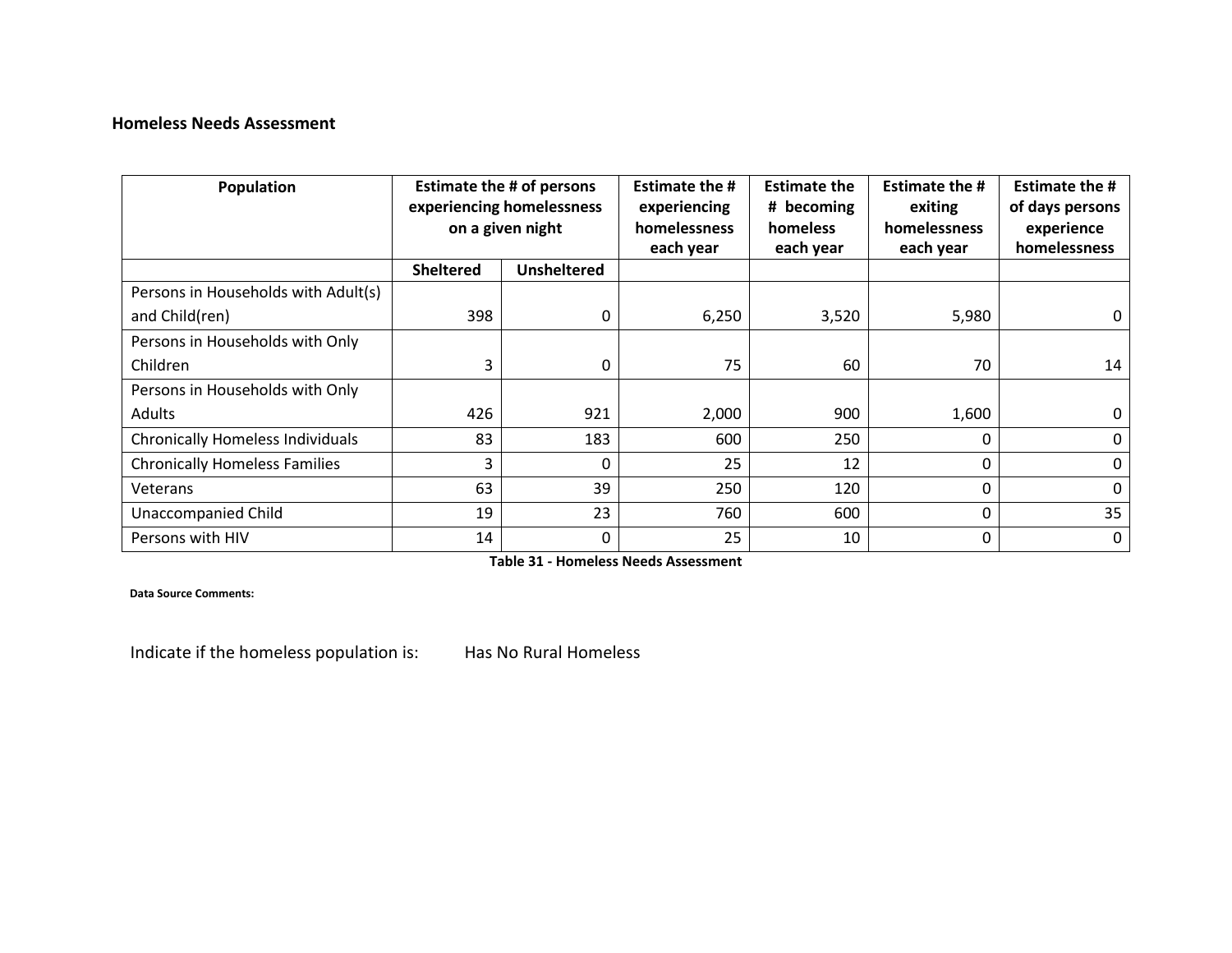**If data is not available for the categories "number of persons becoming and exiting homelessness each year," and "number of days that persons experience homelessness," describe these categories for each homeless population type (including chronically homeless individuals and families, families with children, veterans and their families, and unaccompanied youth):**

The 2019 PITC identified 2,629 unduplicated homeless individuals countywide, including 1,558 unsheltered homeless and 1,071 persons in emergency shelters and transitional housing facilities. The 2017 PITC identified a total of 1,552 unduplicated homeless individuals, including 567 unsheltered homeless and 985 persons in emergency shelters and transitional housing facilities. Overall, this represents a 73 percent increase in the number of homeless individuals countywide. Note, however, that the PITC may not represent a complete census of the homeless population. Due to methodological improvements, the 2019 count likely captured a larger proportion of the existing homeless population, which implies that the increase in the number of surveyed homeless individuals could be less pronounced that it would otherwise appear.

Additional information provided by the CVLIHC indicates that 2,325 unique individuals utilized emergency shelter facilities within the City of Stockton during the 2018 calendar year. The reported average length of stay for shelter residents who exited a facility during the 2018 calendar year was 42 days, while the median length of stay was seven days. The average length of stay for residents still residing in a shelter at the end of 2018 was 275 days, with a median stay of 76 days. For households with both adults and children, the average length of stay in an emergency shelter was 30 days, compared to 66 days for veterans and households with adults only.

There were also 290 persons who resided in transitional housing in Stockton in 2018. Note that there may be some duplication of persons that resided in emergency shelter facilities, but then moved into a transitional housing facility, during the same calendar year. The reported average length of stay for transitional housing residents who exited a facility during the 2018 calendar year was 178 days, while the median length of stay was 92 days. The average length of stay for residents still residing in transitional housing at the end of 2018 was 206 days, with a median stay of 148 days. The average length of stay in transitional shelter facilities for both family households (i.e., both adults and children), adults-only households, and veterans was 230 days.

#### **Nature and Extent of Homelessness: (Optional)**

See discussion below.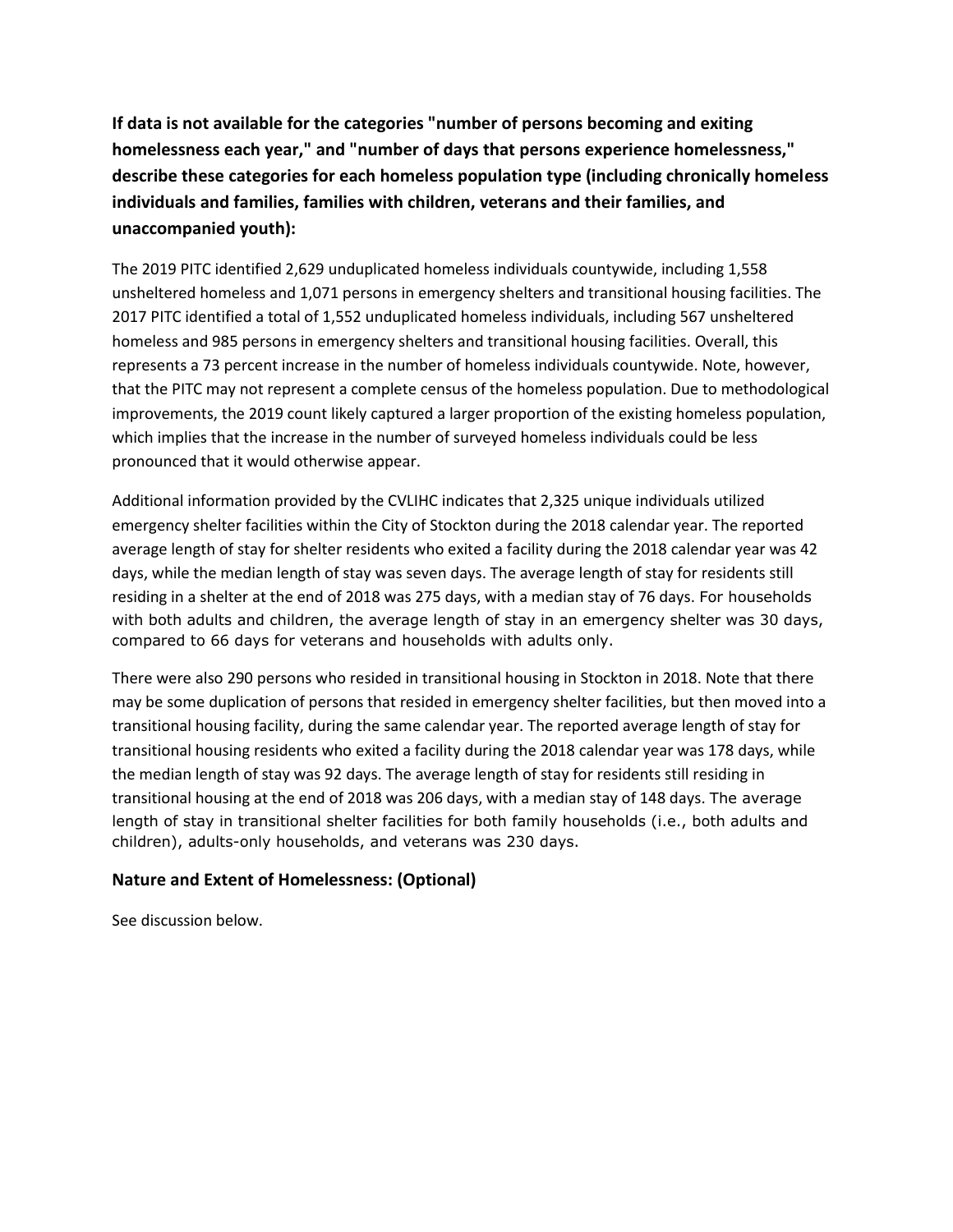| <b>Household Type</b>                                   | <b>Unsheltered</b> | <b>Sheltered</b> |                |  |
|---------------------------------------------------------|--------------------|------------------|----------------|--|
|                                                         | (a)                | Emergency**      | Transitional** |  |
| Adults                                                  | 799                | 435              | 118            |  |
| Children                                                | 4                  | 224              | 55             |  |
| Unknown                                                 | 119                | $\Omega$         | 0              |  |
| <b>Total</b>                                            | 922                | 659              | 173            |  |
| Chronically Homeless (Adults and Head<br>of Households) | 183                | 72               | n.a.           |  |
| <b>Families with Children</b>                           | n.a.               | 92               | 18             |  |
| Mentally III                                            | 170                | 103              | 19             |  |
| Substance Abuse                                         | 280                | 125              | 44             |  |
| Elderly (60 years and over)                             | 42                 | 72               | $\overline{z}$ |  |
| <b>Unaccompanied Youth</b>                              | n.a.               | 13               | 5              |  |
| <b>Veterans</b>                                         | 39                 | 27               | 34             |  |
| Note:                                                   |                    |                  |                |  |

**Estimate the number and type of families in need of housing assistance for families with children and the families of veterans.**

(a) Data presented as a subset of the total reported unsheltered population (e.g. families with children, mental health problems, etc.) and only represents information for the 469 unsheltered individuals who were surveyed as part of the PITC. Another 453 unsheltered individuals were observed, but not surveyed for the information provided in this section of the table

<span id="page-6-0"></span>**Table 32 - Unsheltered and Sheltered Homeless by Population Type Data Source:** 2019 PIT, HMIS

[Table 32 r](#page-6-0)eport the number of homeless persons in the City of Stockton during the 2019 PITC. There were a total of 922 unsheltered persons in Stockton on the night of the PITC, including 799 homeless adults and four children, as well as 119 persons whose age could not be identified. The PITC recorded 659 persons residing in emergency shelters, including 435 adults and 224 children. There were 173 persons residing in transitional housing facilities, including 118 adults and 16 children. While data was not collected regarding the number of unsheltered families with children there were a total of 92 sheltered families with young children residing in emergency shelters in Stockton, and 18 families with children in emergency shelter facilities. Additional data from the 2018 annual shelter count identified 209 families with children residing in emergency shelters and 23 residing in transitional housing throughout 2018.

The PITC also did not collect information regarding unsheltered unaccompanied minors, however, 13 unaccompanied minors were living in emergency shelters in Stockton, while five unaccompanied minors were living in transitional housing in Stockton.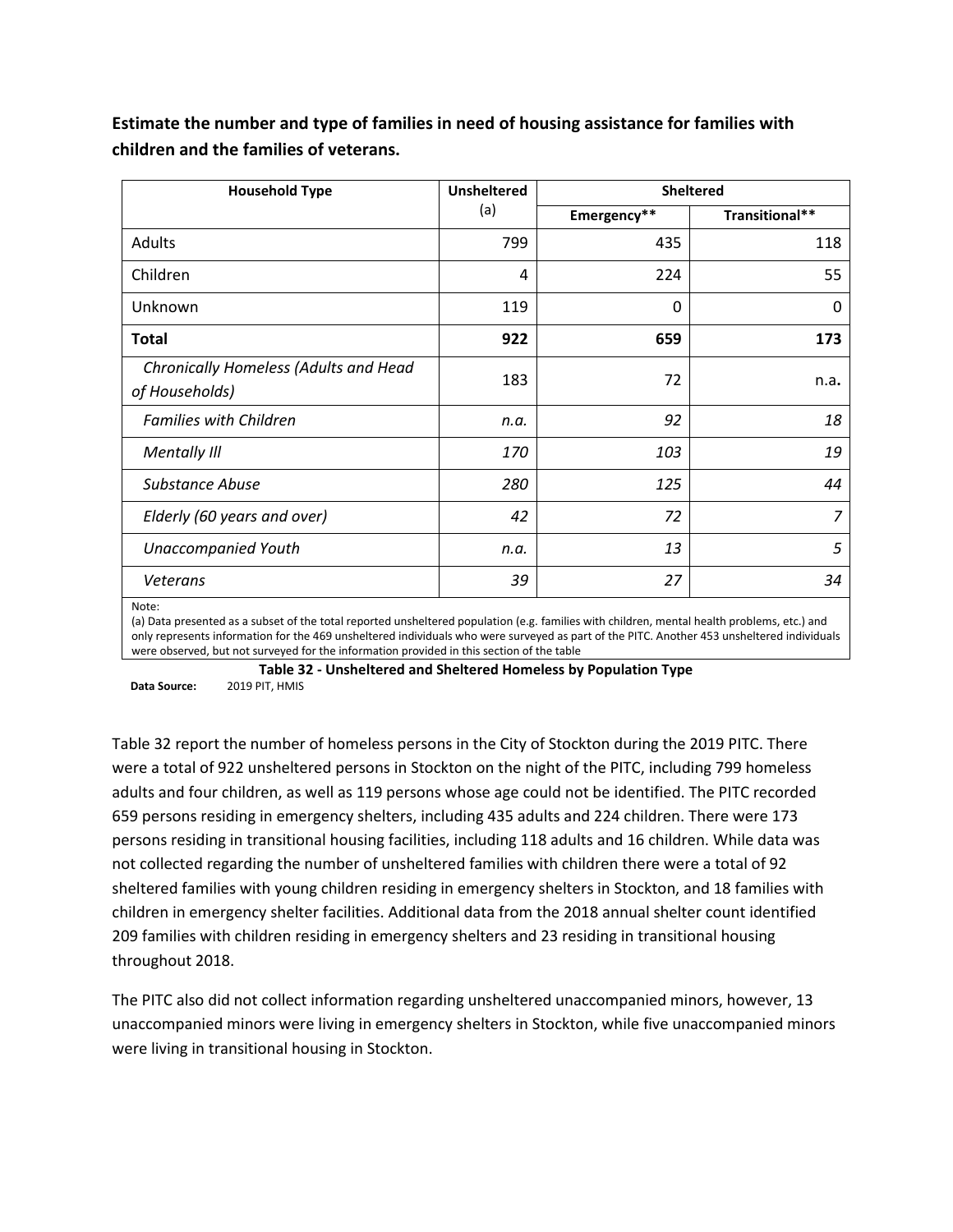The count identified a total of 280 unsheltered individuals with substance abuse issues, and 170 with mental health issues. Another 169 sheltered persons in the City of Stockton experienced substance abuse issues, while 122 experienced mental health issues.

The PITC identified a total of 39 unsheltered veterans and 42 individuals age 62 years or older living in the City of Stockton. There were 61 sheltered veterans living in Stockton as of the 2019 PITC, and 79 sheltered individuals age 62 years or older.

Note that the unsheltered figures provided in the bottom section of [Table 32 \(](#page-6-0)i.e., families with children, individuals with mental health issues, etc.) only includes information for the 469 individuals who were surveyed as part of the 2019 PIT, and does not include another 469 individuals whom surveyors observed, but did not interview and did not collect the detailed information on, similar to that provided at the bottom o[f Table 32.](#page-6-0) Nature and Extent of Homelessness

| <b>Racial/Ethnic Group</b>      | <b>Unsheltered</b> | <b>Sheltered</b> |                     |
|---------------------------------|--------------------|------------------|---------------------|
|                                 |                    | <b>Emergency</b> | <b>Transitional</b> |
| American Indian                 | 11                 | 7                | 0                   |
| Asian                           | 25                 | 18               | 4                   |
| African American                | 249                | 265              | 52                  |
| Pacific Islander                | 9                  | 16               | 4                   |
| White                           | 476                | 301              | 106                 |
| Multi-Racial                    | 13                 | 45               | 4                   |
| Unknown                         | 139                | $\overline{7}$   | 3                   |
| <b>Total, All Racial Groups</b> | 922                | 659              | 173                 |
| Non-Hispanic/Latino             | 488                | 449              | 133                 |
| Hispanic/Latino                 | 245                | 202              | 34                  |
| Unknown                         | 189                | 8                | 6                   |
| <b>Total, All Ethnic Groups</b> | 922                | 659              | 173                 |

#### **Describe the Nature and Extent of Homelessness by Racial and Ethnic Group.**

**Table 33 - Unsheltered and Sheltered Homeless by Race and Ethnicity**

<span id="page-7-0"></span>**Data Source:** 2019 PIT, HMIS

[Table 33 i](#page-7-0)dentifies the number of sheltered and unsheltered homeless persons present within the City of Stockton by racial and ethnic group. Based on these data, around 52 percent of the unsheltered homeless identified in the 2019 PITC were White, with African American individuals making up the second largest sub-group at 27 percent of the total. Homeless persons living in emergency and transitional shelters had similar characteristics, with 51 percent of the population in emergency shelters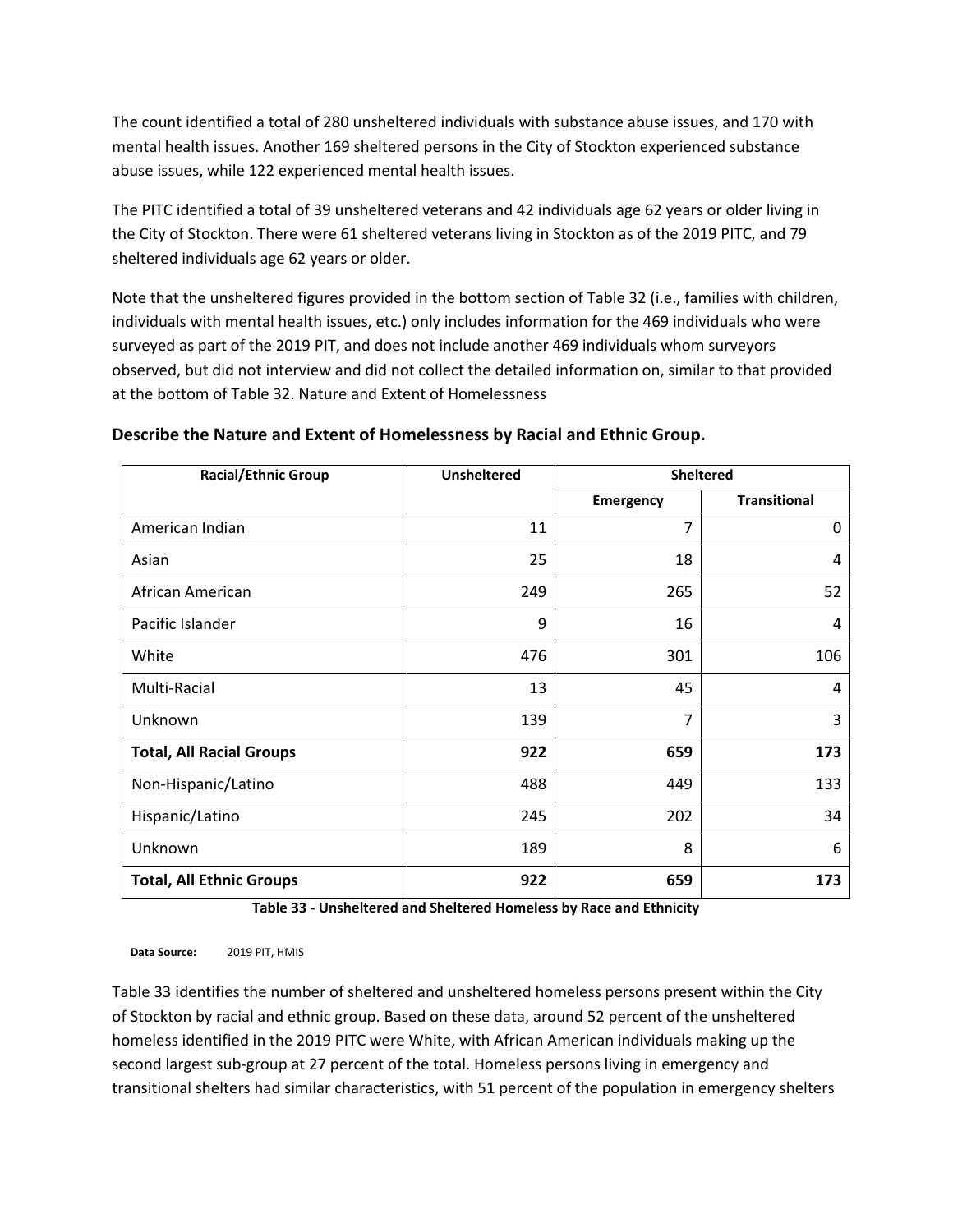being White and 33 percent being African American. The population living in transitional shelters was 46 percent White, and 40 percent African American. In terms of ethnic heritage, an estimated 27 percent of unsheltered homeless were Hispanic, while 53 percent were non-Hispanic, while the ethnic heritage for another 20 percent could not be determined. Around 32 percent of the population residing in emergency shelters were Hispanic, while 66 percent were non-Hispanic. Ethnic heritage could not be determined for two percent of unsheltered individuals. Within transitional housing, 31 percent of the population was Hispanic, 68 percent was non-Hispanic, and ethnic heritage could not be determined for one percent of the population.

#### **Describe the Nature and Extent of Unsheltered and Sheltered Homelessness.**

As described previously, the data reported in [Table 32 a](#page-6-0)nd [Table 33 i](#page-7-0)ndicate that there were approximately 922 unsheltered homeless on a given night within the City of Stockton in 2019. The majority were adults, with only four children identified in the count. The count data indicate that there were 659 persons in emergency shelter, and 173 persons in transitional housing on the day of the survey. Roughly one-third of individuals residing in emergency shelters were children, including 92 families with children residing in emergency shelters. A little less than a third of transitional housing residents were children, with 18 families with children living in transitional housing.

Federal regulations provide special priority for four distinct sub-populations, including chronically homeless individuals and families, homeless veterans, and unaccompanied and transition age youth. The 2019 PITC identified 39 unsheltered veterans and 183 chronically homeless persons. The PITC did not report unsheltered unaccompanied youth within the City of Stockton. Additional data from the 2019 PITC indicate that there were 27 homeless veterans in emergency shelters in Stockton, and 34 veterans in transitional housing facilities. There were 183 unsheltered chronically homeless adults and head of households, and 72 chronically homeless adults and head of households in emergency shelters within the City of Stockton. There were 13 unaccompanied youth in emergency shelters and five unaccompanied youth in transitional housing.

#### **Discussion:**

Not applicable.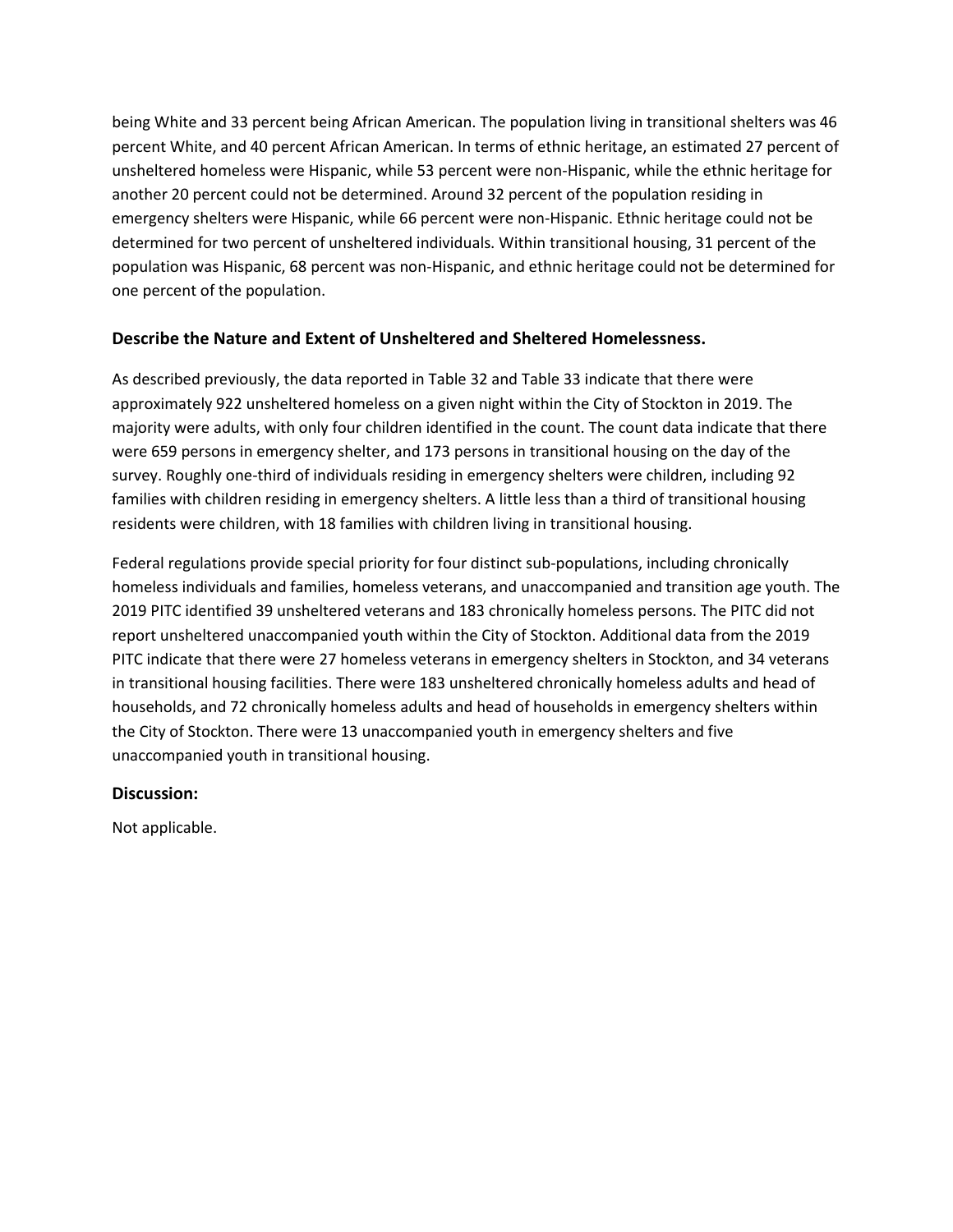# **NA-45 Non-Homeless Special Needs Assessment - 91.205 (b,d)**

#### **Introduction:**

The following section describes, to the extent practicable, the housing needs of persons who are not homeless, but require supportive housing. This is done through a brief analysis of the characteristics and housing needs of six special needs groups, including:

- Elderly (defined as 62 years of age and over)
- Frail elderly (defined as an elderly person who requires assistance with three or more activities or daily living, such as bathing, walking, and performing light housework)
- Persons with mental, physical, and/or developmental disabilities
- Persons with alcohol or other addictions
- Victims of domestic violence, dating violence, sexual assault, and stalking

These housing needs were identified through consultations with various organizations and service providers representing each of the special needs groups. The facilities and services available to meet the needs of these subpopulations are discussed in the Market Analysis (MA-35) section of this plan.

#### **Describe the characteristics of special needs populations in your community:**

#### Elderly and Frail Elderly

According to the 2011-2015 CHAS, 27,694 Stockton households contained at least one resident age 62 and over, accounting for 30.0 percent of total households. There were 9,329 households that contained at least one person age 75 and over, representing 10.1 percent of all Stockton households. The 2013- 2017 ACS indicate that 43.2 percent of persons age 65 and over are disabled. Approximately 30.7 percent of disabled individuals age 65 and have ambulatory difficulty, while 23.0 percent have difficulty living independently, 13.5 percent have a cognitive disability, and 12.0 percent have difficulty with selfcare. Roughly 15.0 percent have difficulty hearing, while eight percent have vision difficulty. A person may have more than one disability.

#### Persons with Disabilities

According to the 2013-2017 ACS, an average 13.7 percent of Stockton residents had a disability, regardless of age. The largest disabled subpopulation included those between the ages of 18 and 64, which accounted for 56.1 percent of all disabled persons. The second largest subgroup was those age 65 and over, which accounted for 35.9 percent of all disabled persons. Disabled children age five to 17 represented 7.6 percent of all disabled persons. Disabled children under five years of age represented 0.3 percent of all disabled persons. The most common disabilities included ambulatory difficulties, which affected approximately 60 percent of the disabled population. Cognitive and independent living difficulties impacted 43 percent and 40 percent of disabled individuals, respectively. The remaining disability categories, including hearing, vision, and self-care difficulties each impact around 20 percent of all disabled persons.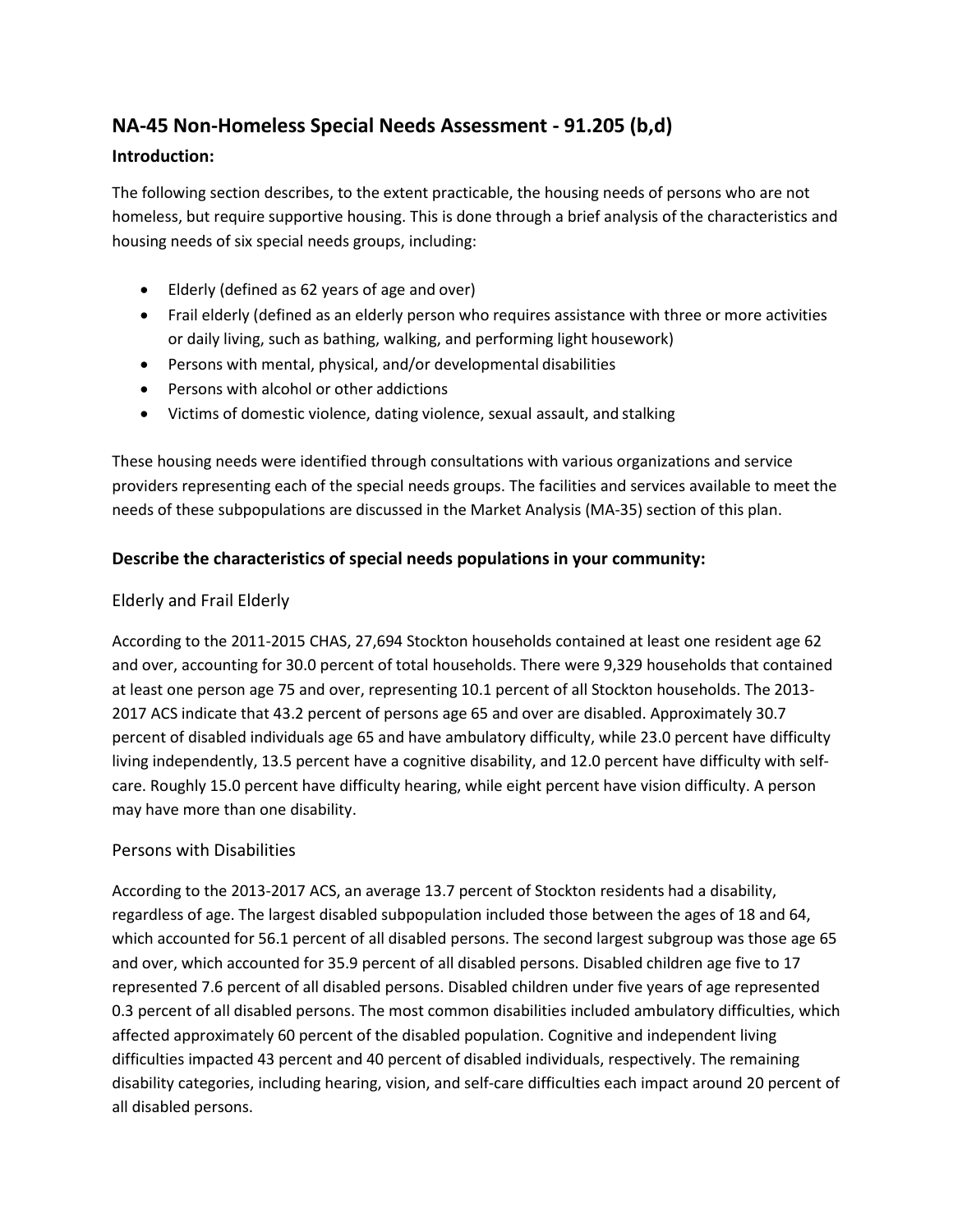#### Persons with Alcohol/Drug Addiction

According to the 2017 U.S. Department of Health and Human Services conducts the National Survey on Drug Use and Health (NSDUH) approximately 11.2 percent of the national civilian, non-institutionalized population, age 12 years and over used illicit drugs during the prior month. Estimates for California indicate that approximately 13.1 percent of the statewide population used illicit drugs during the month prior to taking the survey. Nationally, around 52 percent of the population use alcohol, with 47 percent being binge drinkers. In California, approximately 50 percent of the population are alcohol users, with 24 percent being binge drinkers.

While no city-level data is available through the NSDUH, the 2019 PITC identified 280 unsheltered homeless individuals, 125 individuals in emergency shelter, and 44 individuals in transitional housing who acknowledged suffering from alcohol and/or drug addiction.

#### Victims of Domestic Violence

The available data on the prevalence of domestic violence, dating violence, sexual assault, and stalking are quite limited. As described earlier, the WCYFS assisted 3,000 victims of domestic violence and of sexual assault via their 24-hour help-lines in fiscal year 2017/2018. While not all victims of domestic violence or sexual assault require housing assistance, the WCYFS provided emergency shelter to 305 uniqueindividualsattheDAWNHousefacilityinfiscalyear2018/2019.TheWomen'sCenterSafeHouse facility housed 101 homeless and runaway youth in fiscal year 2017/2018. Between the Safe House and Opportunity House facility, the WCYFS housed 127 young adults and seven children, and provided services to 111 homeless youth at their Drop In Center in fiscal year 2017/18. The WCYFS also provides essential services for victims of human trafficking and operates the County's Human Trafficking Task Force. In fiscal year 2017/2018, the WCYFS assisted an average of three and a half victims per month and identifies 44 a risk or confirmed CSECs.

# **What are the housing and supportive service needs of these populations and how are these needs determined?**

#### Elderly and Frail Elderly

The Stockton Housing Element Background Report identifies, and consultations confirm, that three main factors that contribute to the ability of elderly households to secure and maintain adequate housing, including transportation, income, and housing. Many elderly persons are unable to drive and depend on public transportation, transportation provided by others, or walking. The elderly often rely on fixed income sources, like Social Security or Supplemental Security Income (SSI). Recipients often have difficulty finding market-rate housing that fits their budget. Consultations indicate that the elderly are one of the fastest-growing populations accessing food assistance. Many elderly households consist of a single person living alone or a couple, and often desire smaller more affordable housing units that require less maintenance. Elderly homeowners not living in these lower cost, lower maintenance units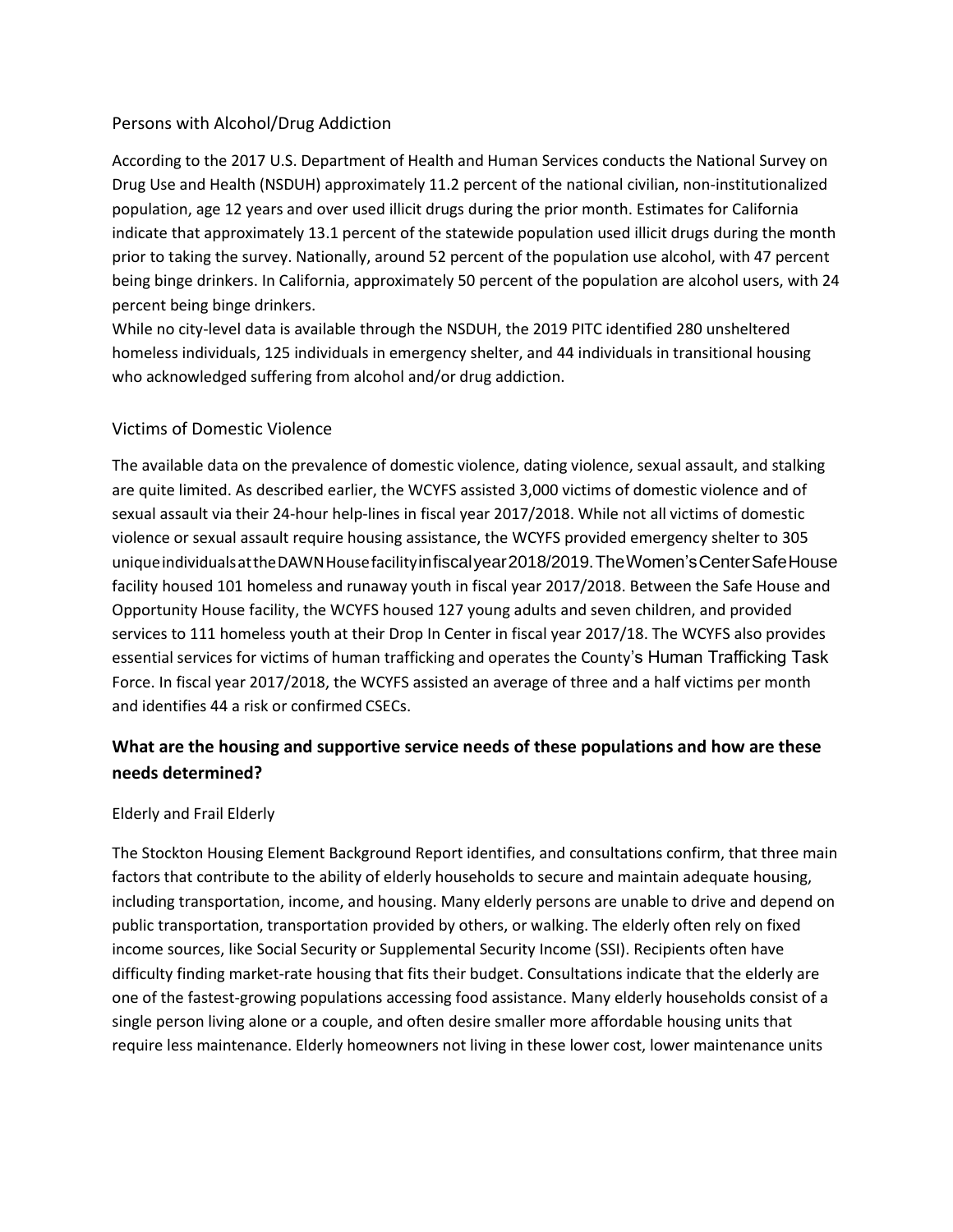may require assistance with regular household and yard upkeep.

#### Persons with Disabilities

Disabled persons housing needs depend on the nature and severity of their disability. Physically disabled persons require modifications to their housing units, such as the installation of wheelchair ramps, elevators or lifts, accessible fixtures and appliances, handrails, etc. In those cases where a person's disability prevents them from operating a vehicle, proximity to services and access to quality public transportation is critical. When disability prevents an individual from working or limits income, housing costs are challenging. The elderly disabled, as well as those with employment and independent living difficulties, may rely on Supplemental Security Income (SSI), which is often insufficient to afford market rate housing. Persons with severe physical or mental disabilities may also require supportive housing, nursing facilities, or care facilities.

#### Persons with Alcohol/Drug Addiction

Organizations that provide supportive housing and services for addicts indicate that these persons require a significant amount of intervention, treatment, complementary services, and case management. Resident group quarters facilities typically provide the most appropriate settings for these activities.GospelCenterRescueMission's(GCRM)NewLifeProgram(NLP)providesresidentialaddiction treatment for men, women, and families, with a capacity for 100 beds. New Directions Alcohol and Drug Awareness program also provides group quarters residential alcohol and drug treatment, with a capacity of 30 inpatient beds and 45 patients via outpatient therapy. lack of available affordable housing is the most important housing related issues participants face, as many participants have difficultly securing adequate housing following completion of their program, in some cases resulting in their return to unsafe and/or unhealthy living environments.

#### Victims of Domestic Violence

According to WCYFS staff, there is no "typical client" as it pertains to the provision of services to persons experiencing domestic violence, sexual assault, and/or stalking. Victims can require a wide array of housing assistance and social services. Housing needs can range from simple emergency shelter and transitional housing, to the need for protective shelter. Social service needs can range from crisis counseling, group therapy, and educational programs to hospital response, accompaniment to law enforcement agencies and court proceedings, and legal assistance. Other important services for persons experiencing, or recovering from, domestic violence can include mental healthcare, childcare, employment counseling and training, and transportation, though housing remains the most prevalent need. Victims of domestic violence, and related issues, can have a wide variety of housingneeds.

# **Discuss the size and characteristics of the population with HIV/AIDS and their families within the Eligible Metropolitan Statistical Area:**

Not applicable.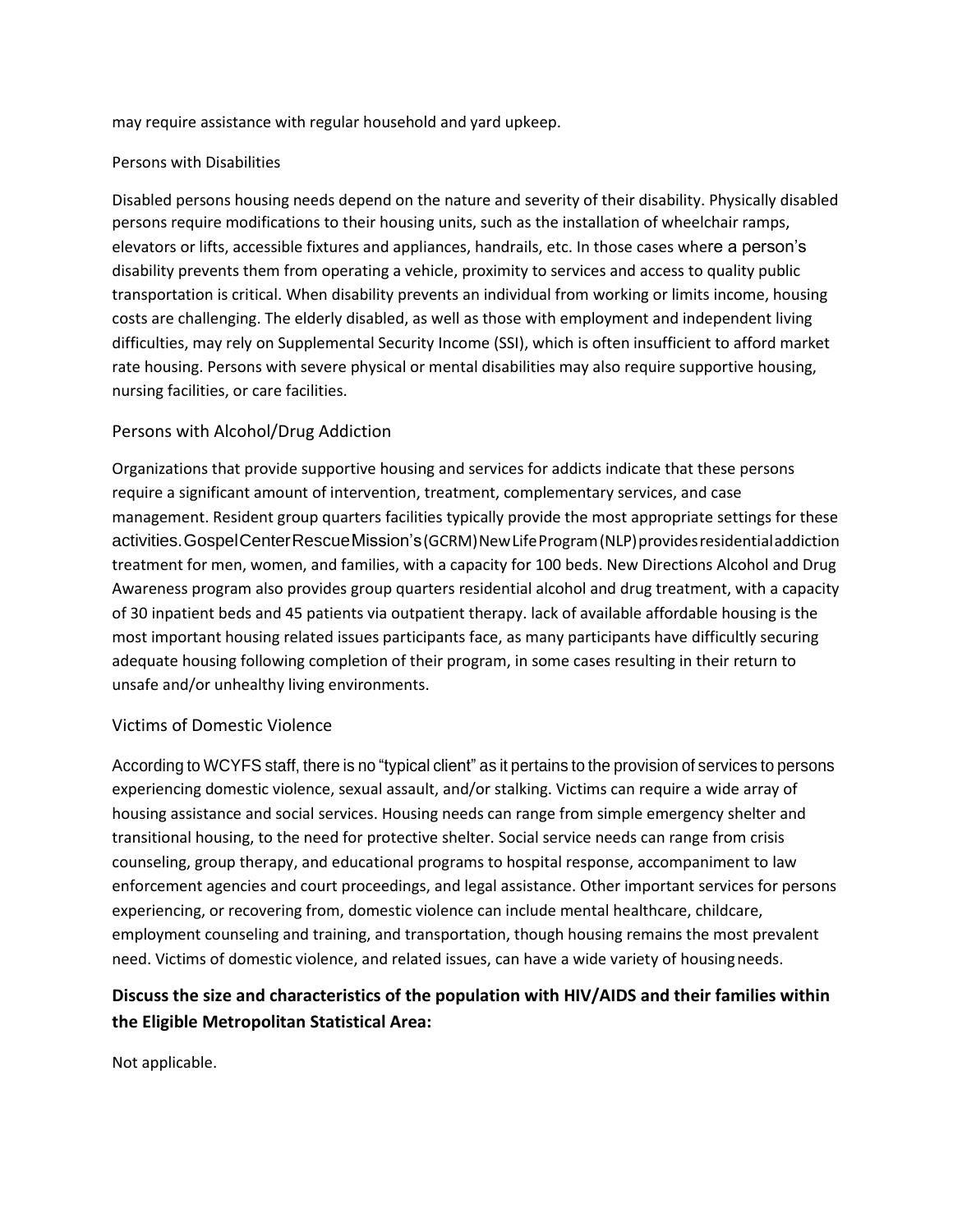#### **Discussion:**

Regardless of special needs status, consultations with public and private service sector providers indicate that the most immediate issue facing those who are not homeless but require supportive housing is the ability to find landlords willing to accept HCVs. Data provided by the HACSJ indicate that of the 5,174 HCV's available countywide, only 78 percent were utilized as of October 2019, indicating that 1,150 HCV recipients are unable to secure housing despite having a HCV. This is due to a confluence of factors including the stigma associated with HVC recipients and the difficulty of finding a willing landlord who has a vacant unit that also meets quality standards and rent limits set by HUD. Stakeholders report that in many cases, landlords are discouraged from accepting HCVs because the per unit operating costs and restricted rental rates exceed the Fair Market Rents set by HUD, which would result in a net deficit to the landlord. As an incentive for landlords to accept HCVs, in 2018 the CVLIHC began offering one-time up-front cash payment of \$1,500 for units rented below FMR, and \$500 for units rented above FMR. Additionally, the CVLIHC hired a staff person whose sole job is to build relationships with landlords and encourage them to rent to HVC holders. While CVLIHC staff indicate the housing locator and cash incentives have expanded the pool of landlords willing to accept HCVs, demand for HCVs still dramatically exceeds supply. For more information regarding the potential revenue deficit landlords who accept HCVs face, see MA-15: Housing Market Analysis: Cost ofHousing.

Additionally, stakeholders identified pro-active and sustained code enforcement for single-family housing, as well as market rate multi-family housing, and stronger renter protections as a serious housing need. For example, numerous stakeholders indicate that lower income residents who live in poorly maintained rental units are hesitant to file code enforcement complaints out of fear of retaliatory actions, such as eviction. Fred Shiel of STAND Affordable Housing indicates that this is especially true of the city's undocumented migrant population, who fear deportation in addition to eviction. However, one important caveat noted by stakeholders representing the city's elderly population is that code enforcement efforts must take into account the limited ability of many elderly residents, both physical and financial, to maintain their homes in accordance with adopted codes, and that punitive actions, such as fines, should not cause an undue burden.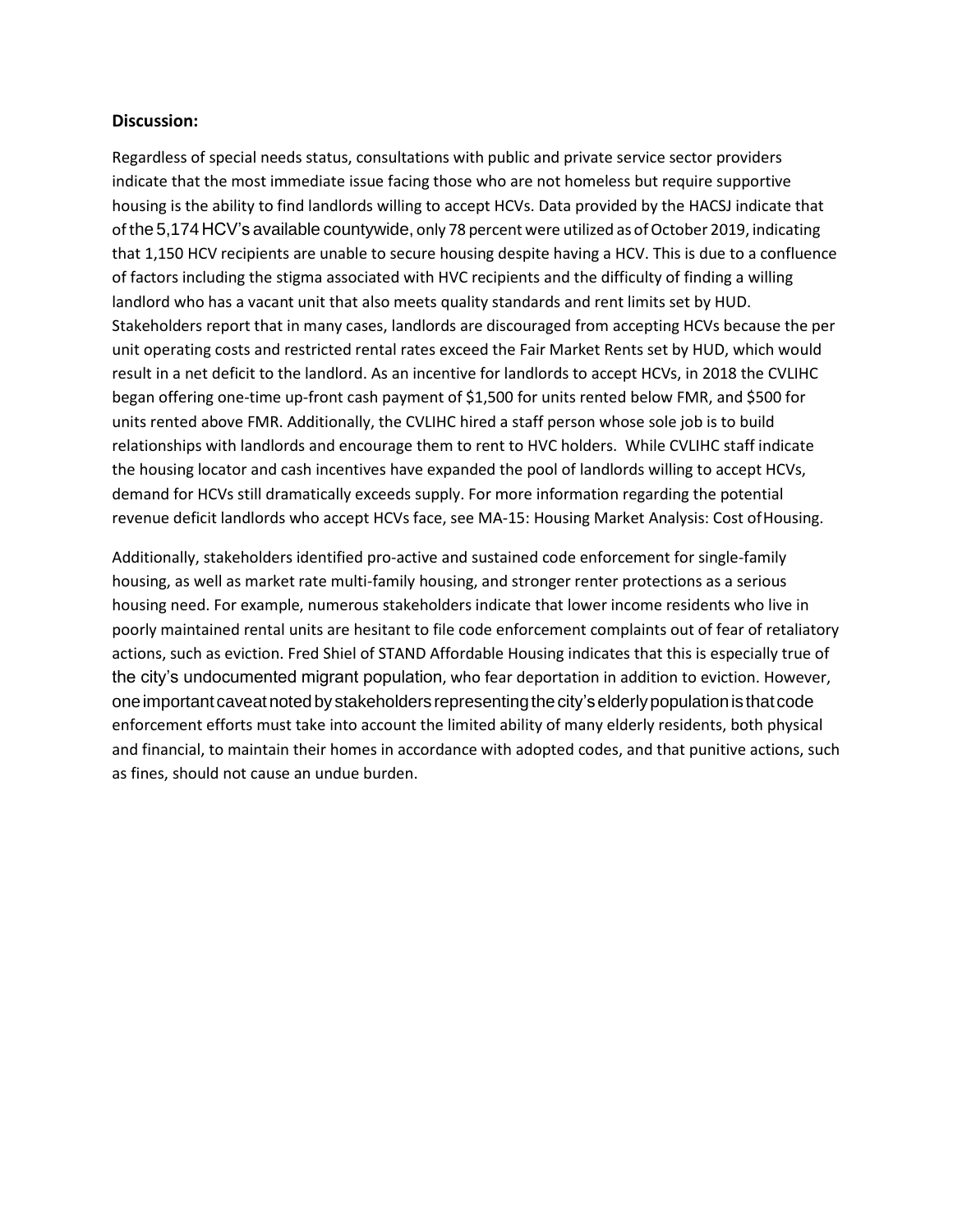# **NA-50 Non-Housing Community Development Needs – 91.215 (f) Describe the jurisdiction's need for Public Facilities:**

The CDBG program regulations identify a broad range of eligible activities, including but not limited to acquisition and disposition of real property, construction of public facilities and improvements, and the provision of public services, among a wide variety of other categories of eligible activities. However, the regulations also identify certain ineligible activities, including buildings (or portions thereof) used for general government activities, general government expenses, political activities, purchases of equipment, and operating and maintenance expenses.

The last exclusion identified above pertaining to operating and maintenance expenses is particularly important in Stockton, which faces a significant deferred maintenance burden. According to the 2019- 2024 Capital Improvement Program (CIP), the Facilities Conditions Assessment completed by the City in fiscal year 2017/2018 identified more than \$700 million in deferred maintenance costs for City facilities, without accounting for maintenance and repair needs of City Hall. Nonetheless, the CIP identifies a variety of other capital improvement needs that are eligible for CDBG funding, including construction and reconstruction of various public facilities, including police and fire facilities, parks, golf courses, libraries, and other City buildings and infrastructure. The CIP includes public facility projects totaling \$382 million over the current five-year planning period, which accounts for around 35 percent of the \$1.1 billion long-term CIP.

This section of the Consolidated Plan does not specifically identify the portion of the CIP that is anticipated to be funded using CDBG dollars, as the City evaluates and priorities projects under the CIP on an annual basis based on the availability of funding from a wide variety of sources, including CDBG. Nonetheless, the first four years of the CIP are financially constrained, but does reflect some projects where funding has been identified. The fifth year of the CIP reflects the City's unfunded needs in addition to projects with identified funding. For example, the CIP budgets approximately \$39.7 million, or roughly ten percent, of the CIP budget for public facility improvements in the first four years of the program, while the remaining \$342 million, or 90 percent, of the CIP public facilities budget is planned for the fifth year. Projects budgeted for the first four years of the CIP, some of which have identified funding sources, tend to include maintenance and minor renovation projects, such as ADA compliance, repaving, HVAC repairs, roof replacement and construction, and recreation center renovations, only some of which are eligible for CDBG funding. More costly unfunded projects budgeted for the fifth year include a City facility assessment rehabilitation program, reconstruction of two fire stations, construction of a regional emergency services dispatch center, and construction of a new Police Department firing range, most of which would be eligible for CDBG funding.

#### **How were these needs determined?**

The jurisdiction's need for public facilities, as described above, was primarily identified through an evaluation of the City of Stockton CIP, as well as various Stockton General Plan elements. Additional needs were identified through consultations with a variety of affordable housing stakeholders, homeless service providers, the Mayor's Office (broadband needs), and other social service organizations in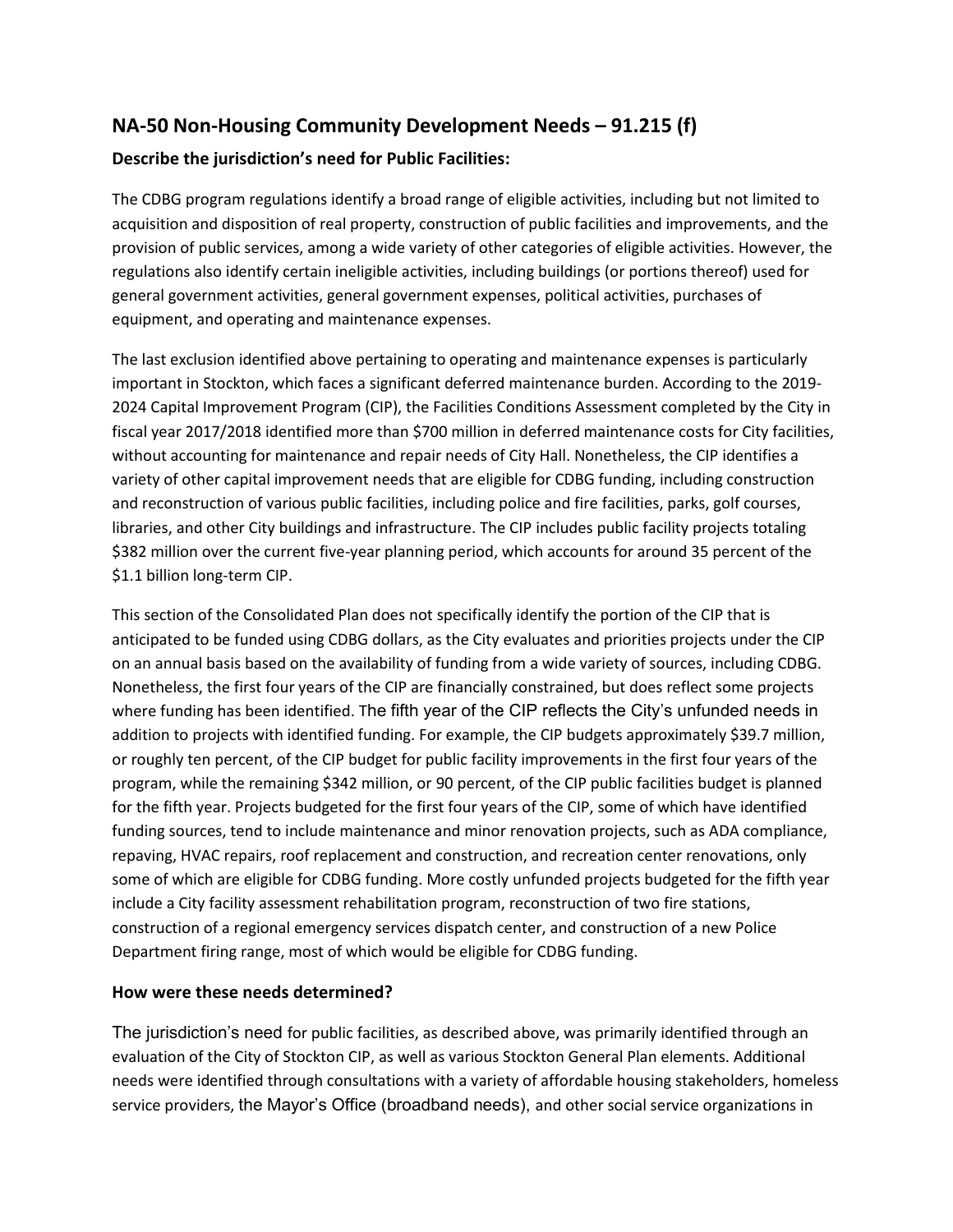Stockton. Additional information was added based on consultations conducted during the recent General Plan update process.

The CIP represents a five-year plan for the implementation of public projects necessary to maintain and improve the public works of the City and to implement the Stockton General Plan. This includes the development and maintenance of buildings, parks, golf courses, utilities, and the transportation system, among other components. To identify needs to be incorporated into the CIP, Public Works staff consulted with other City departments, as well as a variety of external agencies, including the Council of Governments and the Regional Transit District. A public participation process was also utilized to solicit input from the community at large. Based on this input, staff from Public Works and the Department of Municipal Utilities developed a list of proposed projects, which was then coupled with available revenue projections in order to identify potential funding sources including, but not limited to, the General Fund, Public Facilities Fees, Enterprise Funds, and various State and federal grants. Upon approval of the 2019- 2024 CIP, the City estimated that implementation of the complete CIP would cost roughly \$1.1 billion. Of that amount, funding sources have been identified for only \$592.3 million.

#### **Describe the jurisdiction's need for Public Improvements:**

The City's 2019-2024 CIP identifies improvements to the transportation system necessary to improve traffic flow, safety, and personal mobility, many of which are eligible for CDBG funding. They are similarly intended to accommodate growth, foster economic development, promote diverse transit modes, reduce air pollution, and to preserve and expand the existing transportation network. Projects associated with the transportation component of the CIP are primarily focused on new bicycle and pedestrian paths, road diets, street resurfacing, neighborhood traffic calming initiatives, projects that enhance safe routes to school, bridge repairs and replacements, and curb and gutter repairs. The need for improved pedestrian facilities was seconded by residents of the Conway Homes affordable housing development in South Stockton. According to Pandora Crowder, President of Conway Homes Resident Council, the neighborhood around Conway Homes lacks sidewalks and sufficient pedestrian infrastructure to facilitate safe travel.

The Public Works Department has been successful in securing grant funding for transportation related projects. As a result, the CIP includes a significant list of transportation projects that have either already secured grant funding, or will be included in applications for grant funding in the near future. However, the CIP also indicates that an annual budget of approximately \$10 million would be necessary to adequately resurface pavement in such a way as to simply maintain the roadway network in its existing condition. The potential cost could increase significantly if streets warrant reconstruction due to severe stress, among other factors, which may also make those improvements eligible for CDBG funding. Despite this, the existing CIP allocates only \$2.5 million annual for roadway maintenance, with an additional \$2.6 million in additional federal funds anticipated in the later three years of the plan.

Improvement and expansion of the existing water, wastewater, and storm water utilities are primarily funded through utility user fees, connection fees, and Public Facilities Fees. According to the CIP, the Wastewater Enterprise is currently planning for Phase II of its Capital Improvement and Energy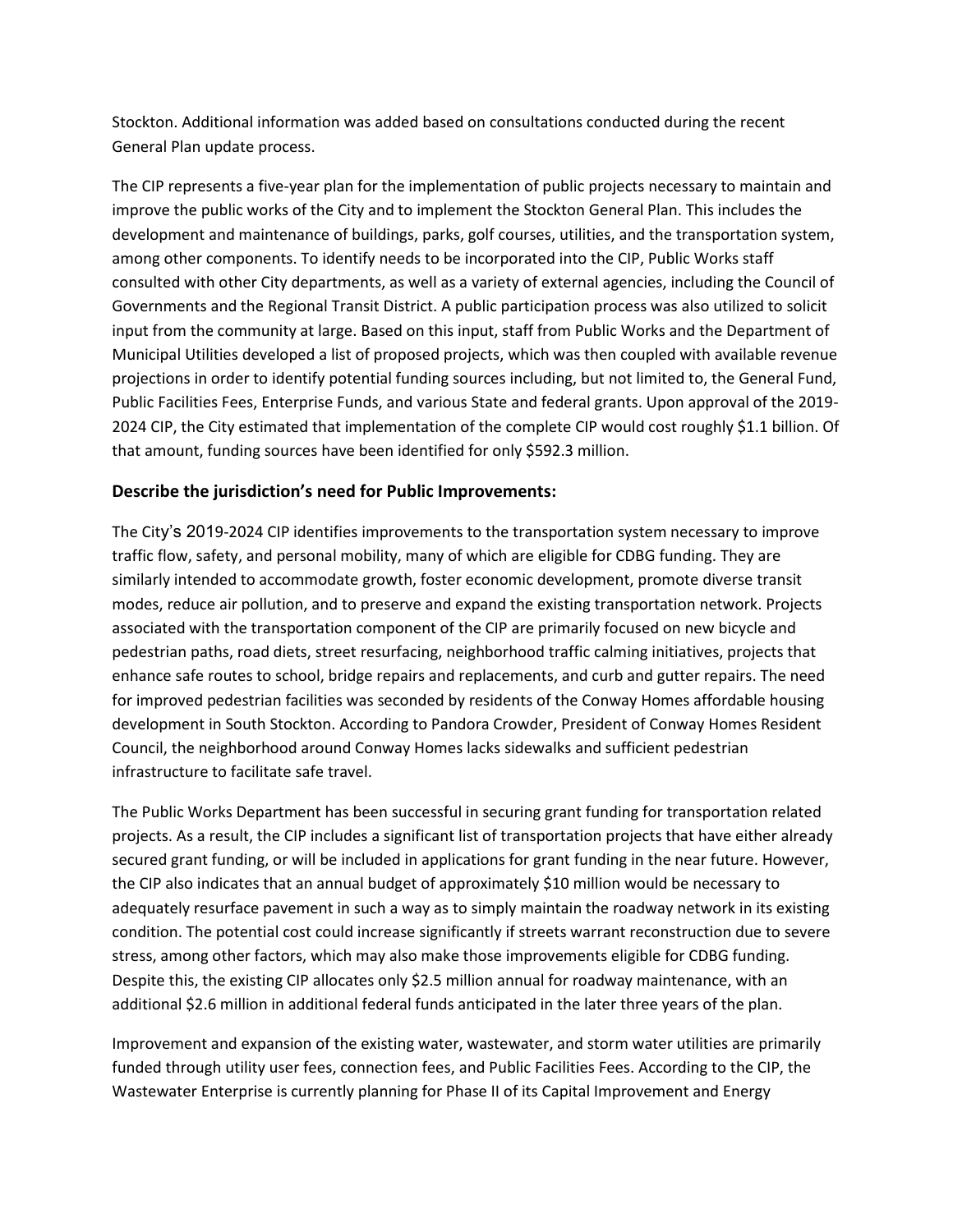Management Plan (CIEMP), which represents a \$190 million project intended to repair, replace, and upgrade the Regional Wastewater Treatment Facility, some components of which are over 60 years old and are running past their effective operating lifespans. To complement the CIEMP, Wastewater Enterprise also proposes the use of funds for pump station and pipeline repair and replacement in areas with undersized and/or aged infrastructure. The CIP also includes an update to the Sewer Master Plan in the fiscal year 2019/2020 budget. Under CDBG regulations, many of these improvements may be eligible for CDBG funding so long as they pertain to construction or reconstruction of facilities, versus ongoing maintenance or repairs.

The CIP also indicates that unless the Stormwater Enterprise is permitted to increase the user fee rate, which has remained unchanged since 1992, the utility will be insufficiently funded to conduct permit compliance activities and needed capital improvements. Without additional revenues, the utility is unlikely to be able to fund improvements necessary to correct existing pipeline and pump station deficiencies. To the extent that these facilities include construction, they may be eligible for funding.

#### **How were these needs determined?**

The jurisdiction's need for public improvements, as described above, was identified through an evaluation of the adopted CIP, as well as various other General Plan documents. Additional needs were identified through consultations with affordable housing stakeholders and developers, homeless service providers, and other agencies in Stockton.

#### **Describe the jurisdiction's need for Public Services:**

Under CDBG regulations, entitlement funds can be used to fund public services to the extent that those services are new or represent a quantifiable increase in the level of service.

Consultations with a variety of stakeholders, ranging from affordable housing developers to public and non-profit service providers, indicate the highest priority service needs are those that enable residents to secure and maintain quality affordable housing, as well as transportation improvements that provide better connectivity between employment opportunities and the existing and planned affordable housing inventory. Numerous public, private, and non-profit service providers indicate that the existing public transportation system is not robust enough (e.g., too few routes, infrequent headways) to get workers to and from their jobs in a timely manner, particularly for those who work in many of the industrial areas which are not well serviced by public transit. This has made it difficult for lower-income residents, particularly those attempting to exit homelessness or those who are nearing the end of Rapid Rehousing Assistance, to maintain steady employment and the earned income stream necessary to secure and maintain adequate housing. While some service providers provide transit to and from work as part of their programs, consultations indicate it is extremely costly to do so on an ad-hoc basis.

Other public services that would better enable lower-income residents to secure the earned income necessary to maintain stable housing include more affordable childcare options. While some programs like First 5 California or the Family Resource and Referral Center of San Joaquin County do offer childcare services for lower-income residents, stakeholders indicate they are heavily impacted. Ongoing